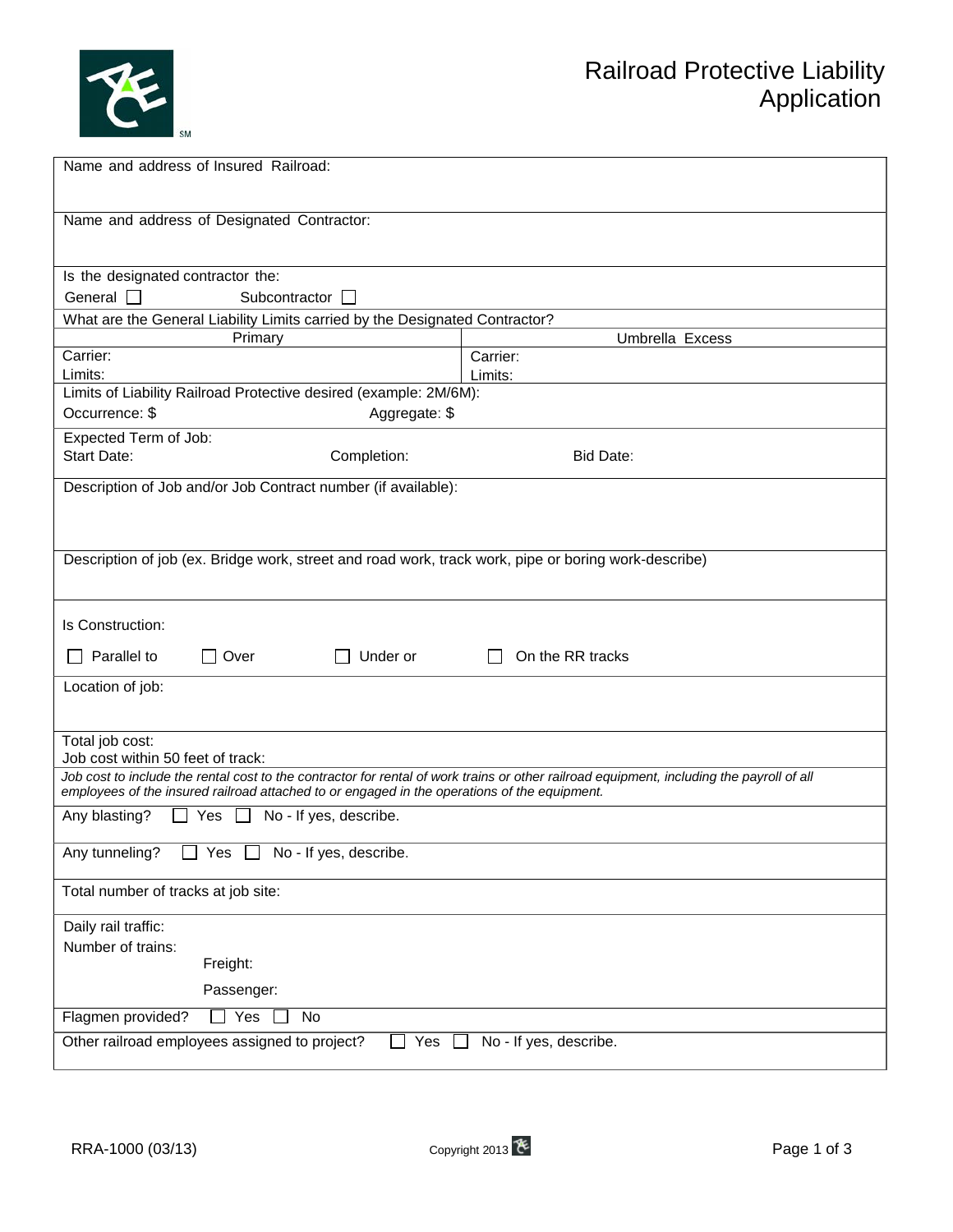

# Railroad Protective Liability Application

| II Yes II<br>Does the contractor hold the railroad harmless for this project?<br>No.                                                                       |
|------------------------------------------------------------------------------------------------------------------------------------------------------------|
| Will the railroad be an additional insured on the contractors General Liability policy?<br>l I Yes I I<br>No.                                              |
| Will the contractual exclusion for work within 50 feet of a railroad be deleted on contractors General Liability and Umbrella<br>II Yes II No<br>policies? |

### **DECLARATIONS**

I declare that the statements and particulars in this application are true and that no material facts have been misstated or suppressed after enquiry. I agree that this application, together with any other information supplied shall form the basis of any contract of insurance effected thereon. I undertake to inform the Insurers of any material alteration to those facts occurring before completion of the contract of insurance. A material fact is one which would influence the acceptance or assessment of the risk.

In addition, I certify that I have read and understand the applicable fraud warnings set forth below:

| Sign<br>------ |               |  |
|----------------|---------------|--|
| uu v.          | uw.<br>-<br>. |  |
|                |               |  |

Position: